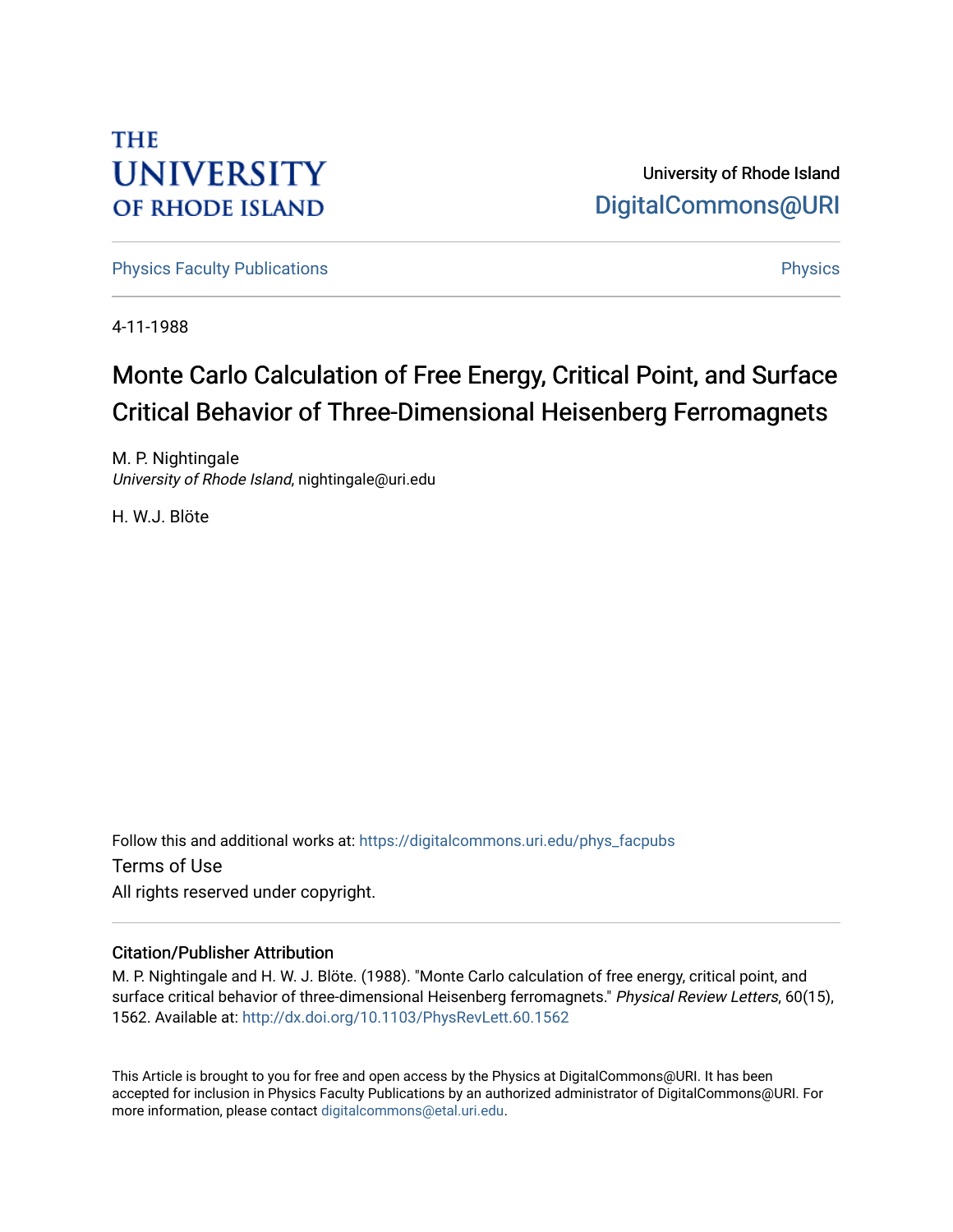#### Monte Carlo Calculation of Free Energy, Critical Point, and Surface Critical Behavior of Three-Dimensional Heisenberg Ferromagnets

M. P. Nightingale

Department of Physics, University of Rhode Island, Kingston, Rhode Island 02881

and

#### H. W. J. Blöte

Laboratorium voor Technische Natuurkunde, 2600 GA Delft, The Netherlands (Received 18 January 1988)

A transfer-matrix Monte Carlo technique is developed to compute the free energy of threedimensional, classical Heisenberg ferromagnets. From the free energy of systems with periodic and antiperiodic boundary conditions, helicity moduli are calculated. From these the critical couplings for simple cubic (sc) and face-centered cubic lattices are estimated, by use of finite-size scaling. For the sc lattice, the critical dimension of the surface magnetization is estimated with standard Monte Carlo methods, yielding a result in excellent agreement with the  $\epsilon$ -expansion work of Diehl and Nüsser.

PACS numbers: 75.40.Cx, 05.70.Fh, 64.60.Fr, 75.40.Mg

Transfer matrices are widely used in numerical studies of statistical mechanical systems in two dimensions with discrete microscopic degrees of freedom.<sup>1</sup> In three dimensions, numerical calculation of eigenvalues of transfer matrices become intractable already for small systems: a  $5 \times 5 \times \infty$  Ising model in 2+1 dimensions seems to be the current upper limit.<sup>2</sup> Systems with continuous degrees of freedom, with the exception of linear chains, are even more of a challenge.

Here, we combine Monte Carlo (MC) and transfermatrix techniques to tackle a three-dimensional Heisenberg model and directly calculate free energies in terms of the transfer-matrix eigenvalues for lattices up to  $10 \times 10 \times \infty$ . The method is a variant of the Green'sfunction MC method, $3$  of which there have been some preliminary applications to the three-dimensional Ising model.<sup>4</sup>

Consider a lattice in three dimensions with N sites:  $n_z$ layers of  $m = n_x n_y$  sites each. We chose helical boundary conditions to obtain a single, sparse transfer matrix, and label the sites with one index  $i = 1, \ldots, N$ . Sites  $1, \ldots, m$  and  $N-m+1, \ldots, N$  form the bottom and top surfaces. For a general lattice, each nearest-neighbor bond features precisely once in the list  $(i, i - d_a)$ ,  $i = 1, \ldots, N$ , and  $\alpha = 1, \ldots, c$ , up to end effects. The c displacements  $d_a$  define the lattice:  $c=3$  with  $d_1=1$ ,  $d_2 = n_x$ , and  $d_3 = m$  yields the simple cubic (sc) lattice; for the face-centered cubic (fcc) lattice, add  $d_4 = m - 1$ ,  $d_5 = m - n_x$ , and  $d_6 = m - n_x - 1$ . At each site *i* there is a spin, a three-component unit vector  $s_i$ . The reduced Hamiltonian is

$$
-\beta \mathcal{H} = \sum_{i=1}^{N} \sum_{\alpha=1}^{c} \mathbf{s}'_i \cdot \mathbf{s}'_{i-d_{\alpha}},\tag{1}
$$

where  $s_i' = s_i \sqrt{K}$  for coupling constant  $K$   $(s_i' = 0$  for

 $i < 0$ ). Integration of the Boltzmann weights over all  $s_i$  with  $i \le N - m$  gives a partition function:

$$
Z_N(S_N^{N-m+1}) = \int \cdots \int dS_1^{N-m} e^{-\beta H}, \qquad (2)
$$

where  $S_i^j = (s_i, \ldots, s_j)$ . With general *m*-uples of spins  $U = (u_i, \dots, u_m)$  and V, we define a transfer matrix T that adds one site to the lattice:

$$
\mathsf{T}(U \mid V) = \exp\left(\mathbf{u}_1 \cdot \sum_a \mathbf{v}_{d_a}\right) \prod_{i=2}^m \delta(\mathbf{u}_i, \mathbf{v}_{i-1}),
$$

where the  $\delta$  functions are normalized such that

$$
Z_{N+1}(U) = \int \cdots \int T(U|V)Z_N(V)dV.
$$
 (3)

As  $N \rightarrow \infty$ , the dimensionless free energy (f) per site is given in terms of the dominant eigenvalue  $(\lambda_0)$  of T by  $f = -\ln \lambda_0$ .

To implement the power method to obtain this eigenvalue, the matrix multiplication in Eq. (3) is represented by a random process, the so-called transfer-matrix MC method. Introduce a sequence of random walkers  $R_i$  $=(S_{i}, w_{i}), i = 1, \ldots, r: \tilde{S}_{i} = (\mathbf{s}_{1}^{1}, \ldots, \mathbf{s}_{m}^{i})$  represents a layer configuration of statistical weight  $w_i \ge 0$ . We maintain r within a few percent of a target  $r_0$ ; the weights are kept in the range  $b_l < w_t < b_u$ , with  $b_l \approx \frac{1}{2}$ and  $b_u = 2$ . Rewrite  $T(S'|S) = P(S'|S)D(S)$ , with a normalization  $D(S)$  independent of S', such that  $P(S'|S)$  is a probability density for a transition from S to S'. An MC run consists of sweeps  $t = 1, \ldots, M$  over all random walkers. At time  $t$  there are two steps. Affixing primes to variables at time  $t + 1$ , we define step (1): For  $i = 1, \ldots, r$  change  $R_i$  to  $R'_i = (S'_i, w'_i)$  according to  $P(S_i' | S_i)$ , with  $w_i' = D(S_i)w_i/c'$ . With  $\hat{\lambda}_0$  a run ning estimate of  $\lambda_0$ , choose  $c'=\hat{\lambda}_0 r/r_0$  to maintain r close to  $r_0$  in step (2): From the  $R'_i$  construct a new sequence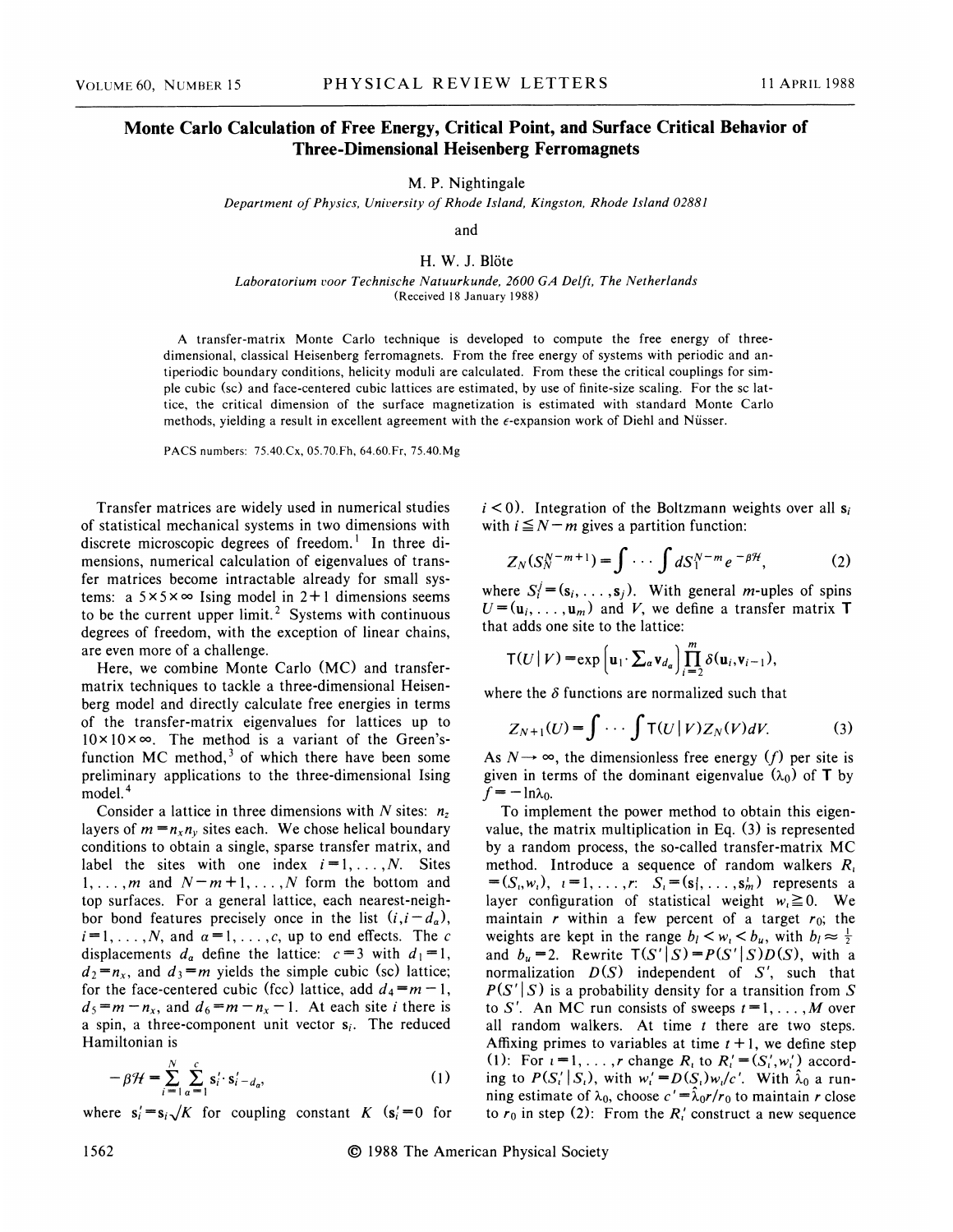using each walker precisely once: (a) If  $w_i' > b_u$ , add two random walkers  $(S'_i, \frac{1}{2} w'_i)$  to the new sequence; (b) form pairs  $(S'_1, w'_1)$  and  $(S'_k, w'_k)$  with  $w'_i < b_i$  and  $w'_k$  < b<sub>l</sub>, and add  $(S'_k, w'_i + w'_k)$ , where  $S'_k = S'_i$  or  $S'_k = S'_k$ with relative probabilities  $w_i'$  and  $w_{\kappa}'$ ; (c) if  $b_l < w_i' < b_u$ , or if  $R_i$  is left unpaired in step (b) add  $R_i'$ . The walkers represent a vector  $\Phi$  with components

$$
\Phi(U) = \sum_{i=1}^{r} w_i \delta(s_i, u_1) \cdots \delta(s_m, u_m).
$$
 (4)

Denote the vector realized in sweep t by  $\Phi_t(U)$ . The crux of the method is that

$$
\left\langle \prod_{b=1}^{\tau} c_{t+b} \Phi_{t+\tau}(U) \right\rangle = \mathsf{T}^{\tau} \Phi_{t}(U), \tag{5}
$$

where the angle brackets denote the average over all processes starting from the vector  $\Phi_t(U)$ . An estimator<sup>5</sup> of the dominant eigenvector  $\Psi_0$  of the transfer matrix is

$$
\Psi_0(U,\tau) = \frac{1}{M} \sum_{t=1}^{M} \left[ \prod_{b=0}^{\tau} c_{t-b} \Phi_t(U) \right]. \tag{6}
$$

This is the iterate of order  $\tau$  in the power method, and as such it has a bias for any  $\tau < \infty$ ; its variance increases with  $\tau$ . As a compromise we chose the largest  $\tau$  with a statistically significant nonzero estimate of the autocorrelation at lag  $\tau$  of  $c_t$ . The dominant eigenvalue of the transfer matrix is given by  $\lambda_0 \approx W_0(\tau+1)/W_0(\tau)$ , where  $W_0$  is the integral of  $\Psi_0(U, \tau)$  over U. As  $\Psi_0(U)$ for  $N \rightarrow \infty$  is the probability density of a surface configuration  $U$ , the multiplication of Eq. (6) through by a spin function and integration over  $U$  yields surface correlations.

We applied the same method to systems with antiperiodic boundary conditions: Each of the  $n<sub>z</sub>$  planes had two seams related by translations by a vector between sites 0 and  $n_x n_y$ . One seam was in the y direction, the other in the x direction, except for a single step in the  $y$  direction forced by the helical boundary conditions. Along bonds across the seam the coupling was  $-K$ , instead of K.

The critical coupling  $K_c$  was obtained as follows. Denote the dimensionless free energies per site of the periodic and antiperiodic systems by  $f_+$  and  $f_-$ ; write  $\Delta = K_c - K$ . For  $n_x = n_y = n$  and small  $|\Delta|$  one has the scaling relation

$$
n^d(f_+ - f_-) = H(n^{\gamma_T} \Delta) \approx H_0 + H_1 n^{\gamma_T} \Delta
$$

in  $d=3$  dimensions<sup>6</sup>; H is the *helicity* scaling function, and the correlation length diverges as  $\Delta^{-\nu}$ , where  $y_T = v^{-1}$ . With  $K_c$ ,  $H_0$ , and  $H_1$  as parameters, we made least-squares fits to data for several  $K$  and  $n$  values. In most runs the target number  $r_0$  was 2500. With a number of sweeps that added roughly 5000 layers, this amounts to  $12.5 \times 10^6$  flips per spin in total.

Figure 1 shows *H* vs *n* on an  $n^{y_T}$  scale for various *K*,



FIG. 1. Helicity modulus scaling function vs  $n^{1.418}$  for vari ous coupling strengths  $K$ . Open symbols represent data for the sc lattice:  $K = 0.695$  (circles), 0.6922 (inverted triangles), 0.6904 (triangles), and 0.68236 (squares); filled symbols are fcc data:  $K = 0.316$  (circles) and 0.31489 (squares). For  $n=10$ , two squares almost coincide; the fcc datum point has the longer error bars. Solid (sc) and dashed (fcc) lines illustrate linear behavior near criticality for  $n > 5$ .

for both the sc and fcc lattices. To check for finite-size effects, we systematically increased the size of the smallest system included in the fits. The results (and standard errors) are as follows: For the sc lattice,  $K_c = 0.6922(2)$ and 0.6925(3), for sizes 5 and up and 6 and up, respectively; for the fcc lattice,  $K_c = 0.3162(3)$ , 0.3160(2), and  $0.3170(5)$ , for sizes 4 and up, 5 and up, and 6 and up. In the fits we used<sup>7</sup>  $y_T = 1.418$ . The  $K_c$  for the sc case agrees well with results of Ritchie and Fisher, $8$  and of Ferer<sup>9</sup> obtained from eight- and twelve-term series. Agreement is less satisfactory with a ten-term-series estimate of Ohno, Okabe, and Morita<sup>10</sup> who find  $K_c$  $\approx 0.68236$ . For the fcc lattice the agreement with the result<sup>11</sup>  $K_c = 0.3149(2)$  is reasonable. The values of K around  $K_c$  were not chosen optimally to estimate the bulk thermal exponent, yet we have data for the sc lattice over a sufficiently wide range of couplings to obtain least-squares estimates:  $y_T = 1.406(55)$  and 1.396(78) for sizes 5 and up and 6 and up, respectively.

The transfer-matrix method was also used to calculate surface correlations for the Heisenberg system. Only for small systems was a variance obtained smaller than with a standard MC algorithm,  $12$  and so only results of the latter will be discussed here. We used finite sc lattices with sites  $(x,y,z)$ , with x, y, and z ranging from 1 to  $n_x = n_y = n$  and  $n_z = 2n$ , respectively, free boundaries at  $z = 1$  and  $z = n_z$ , and helical or periodic boundary condi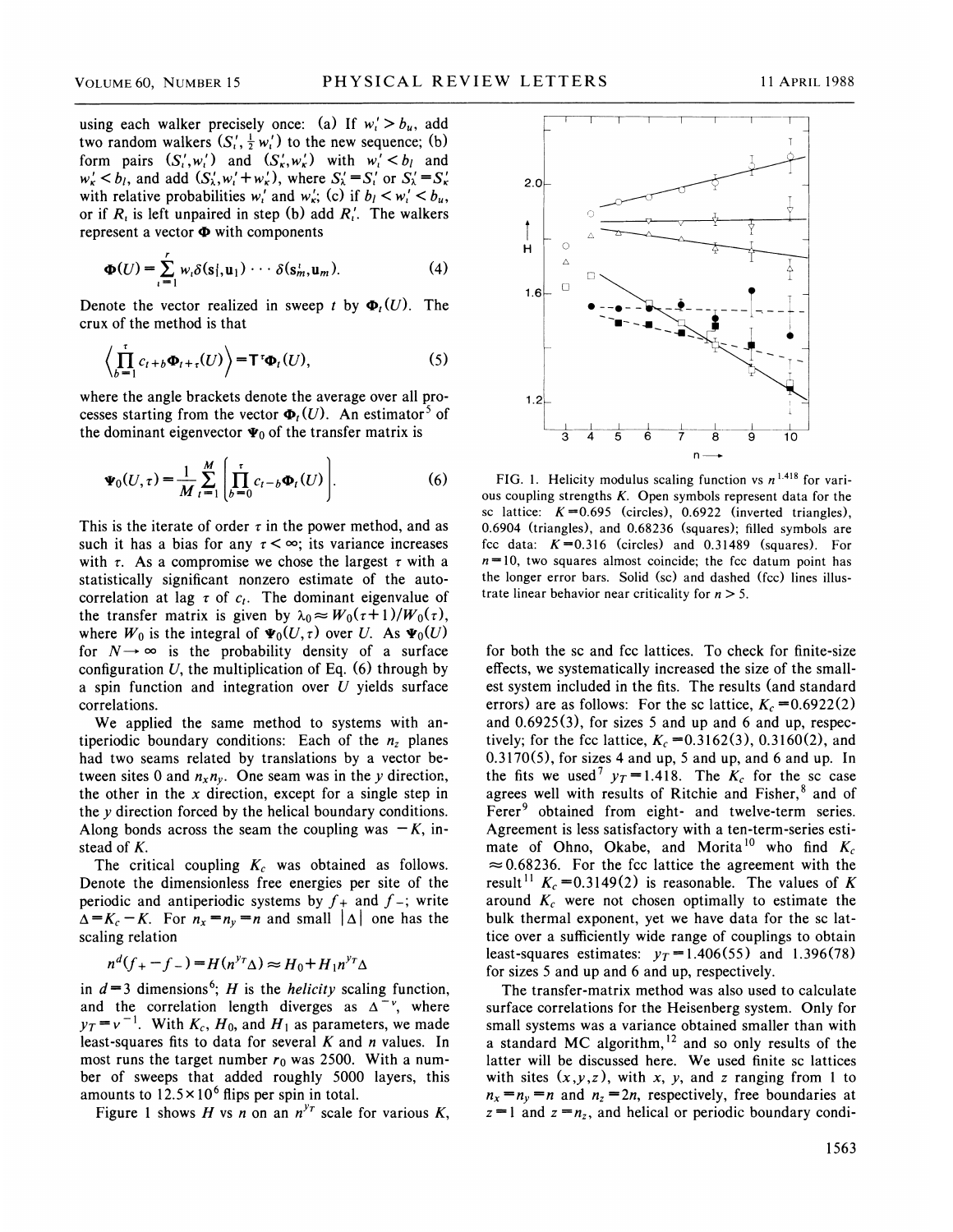tions in  $x$  and  $y$  directions. Up to boundary effects, the Hamiltonian was that of Eq. (1). Also, couplings with and within the surface were redefined via  $s_i' = s_i \sqrt{K_s}$ , where  $K_s = \epsilon K$  with enhancement factor  $\epsilon$ . We calculated the surface susceptibility

$$
\chi_{11} = n^{-2} \Biggl\langle \sum \mathbf{s}_{x,y,z} \cdot \mathbf{s}_{x',y',z} \Biggr\rangle
$$

summing over all sites  $(x,y,z)$  and  $(x',y',z)$  on one surface; the angle brackets denote the thermal average. We also calculated the surface correlation  $g_n$  halfway across the system:

$$
g_n = n^{-2} \sum_{x} \sum_{y} \langle s_{x,y,z} \cdot (s_{x+n/2,y,z} + s_{x,y+n/2,z} + s_{x+n/2,y+n/2,z}) \rangle,
$$

identifying sites  $(x,y,z)$  and  $(x',y',z)$ , if  $|x-x'| = n$ , or  $|y - y'| = n$ . With  $x_{11}$  and  $g_n$  we estimated the surface critical exponent  $y_{H_1}$ , which, e.g., yields the surface susceptibility exponent with  $\gamma_{11} = (d' - 2y_{H_1})/y_T$ , where  $d' = 2$ .



FIG. 2. Scaling behavior of surface correlation function  $g_n$ :  $\ln B_n$  vs n on a  $\ln n$  scale for several values of the surface enhancement  $\epsilon$ , where  $B_n = g_n \exp[(4-2y_{H_1})\ln n]$ , with  $y_{H_1}$ =0.8 from our numerical analysis. According to scaling,  $B_n$  is finite and nonzero for  $n \rightarrow \infty$ . Filled and open symbols are for cylindrical and helical boundary conditions, respectively:  $\epsilon$ =1.0 (circles), 0.83 (squares), 0.66 (triangles), and 0.5 (inverted triangles). To avoid overlap, data points for cylindrical systems are shifted upward by 0.1 (see tick marks on the right-hand side). Error bars are shown where they exceed the symbol size.

The MC estimates were obtained from one or several runs of  $2 \times 10^5$  flips per spin. To obtain a vectorizable algorithm, spins were flipped sequentially on sublattices, such that nearest neighbors were on different sublattices. For periodic lattices of even size this is simple: They are bipartite. Helical systems had p sublattices  $L_i$ :  $L_i$  consists of sites  $i + kp$   $(k=0, 1, \ldots)$ , with p the smallest integer relatively prime to *n* and  $n^2$ .

The MC data (see Figs. 2 and 3) were analyzed with finite-size scaling. The  $\gamma_{11}$  were fitted<sup>13</sup> with  $\chi_{11}(n)$ <br>  $\approx \chi_{11}(\infty) + An^g$ , where  $g = d' - 2y_{H_1}$ . The  $g_n$  have strong corrections to scaling and were fitted with  $g_n$  $\approx (B+C/n)n^{h}$ , where  $h = 2(y_{H_1}-d')$ . A renormalization-group argument suggests the origin and sign of this correction. Simply assume that the surface fixed point<sup>14</sup> is characterized by a single, nearest-neighbor interaction  $K_s^*$ . At bulk criticality  $K_s$  will tend towards  $K_s^*$  under renormalization. As the number of renormalizations required to calculate correlations grows with distance, they will decay with an effective exponent  $y_{H_1}$  which decreases with distance for  $K_s > K_s^*$  and vice versa. Scaling<sup>15</sup> and  $\epsilon$ -expansion<sup>16</sup> arguments suggest the naive



FIG. 3. Scaling behavior of surface susceptibility  $\chi_{11}$ :  $\ln A_n$ vs  $n$  on a  $\ln n$  scale for several values of the surface enhancement  $\epsilon$ , where  $A_n = [\chi_{11}(\infty) - \chi_{11}(n)]$ exp[(2y<sub>H<sub>1</sub></sub> – 2)lnn], with  $y_{H_1} = 0.8$  and  $\chi_{11}(\infty) = 11.25, 6.05, 3.65,$  and 2.50 for  $\epsilon = 1.0$ , 0.83, 0.66, and 0.5 from our numerical analysis. For the key to the symbols see Fig. 2. To avoid overlap, data points for cylindrical systems are shifted upward by 0. <sup>1</sup> (see tick marks on the right-hand side). The statistical errors in the data do not exceed the size of the symbols.